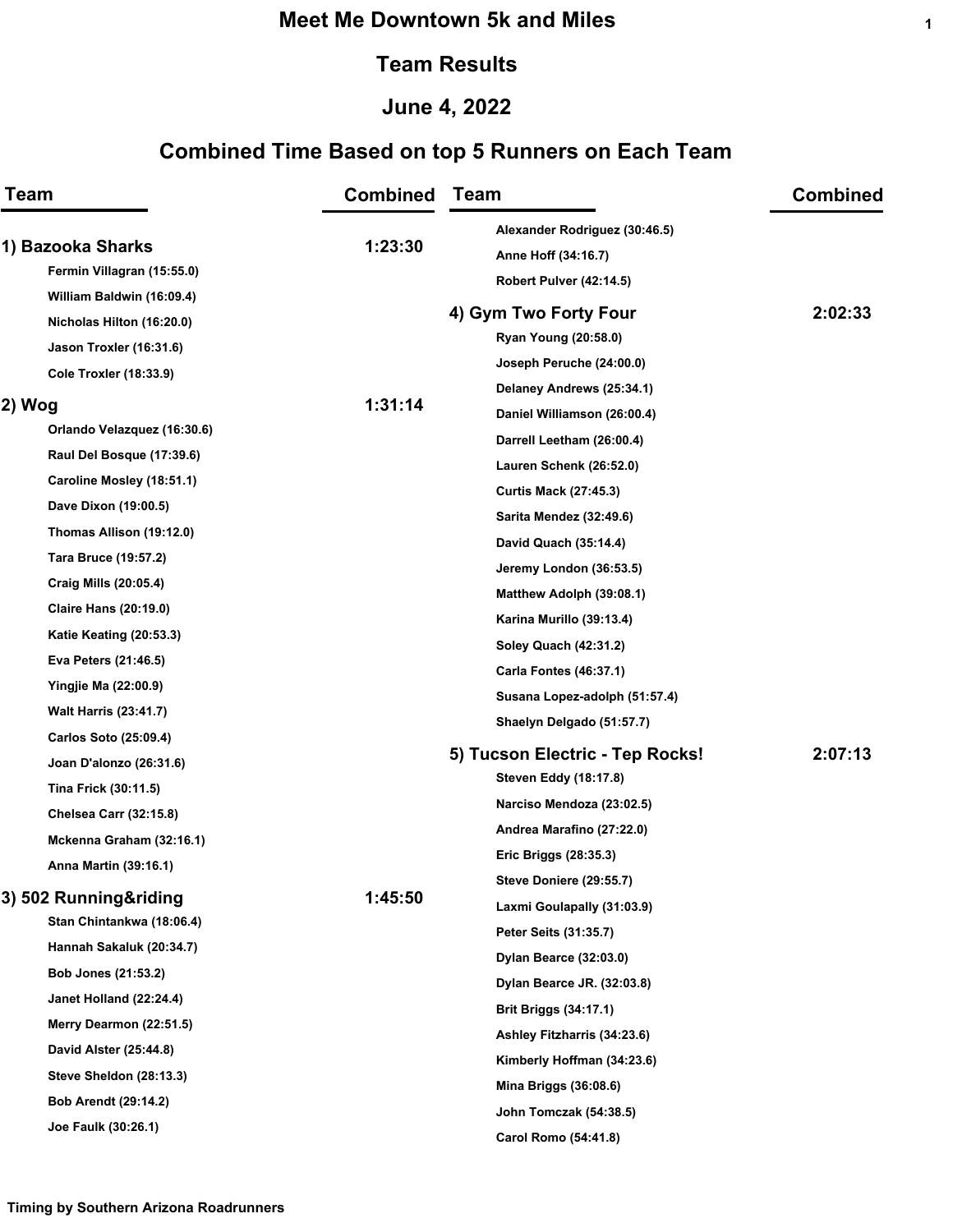### **Meet Me Downtown 5k and Miles**

#### **Team Results**

## **June 4, 2022**

# **Combined Time Based on top 5 Runners on Each Team**

| Team                                                   | <b>Combined</b> | <b>Team</b>                      | <b>Combined</b> |
|--------------------------------------------------------|-----------------|----------------------------------|-----------------|
| 6) Team Hoyt                                           | 2:09:53         | Gilbert Salazar (30:44.8)        |                 |
| Joseph Smith (18:36.1)                                 |                 | Miranda Lung (35:02.9)           |                 |
| Coni Ossandon (25:15.1)                                |                 | Cindy Knowlton (36:14.3)         |                 |
| Joe Smith (25:18.2)                                    |                 | Selina Nunez (38:42.3)           |                 |
| Noemi Mills (30:17.3)                                  |                 | Phyllis Gasparro (38:43.9)       |                 |
| Michelle Senner (30:26.6)                              |                 | Darsey Didier (39:27.0)          |                 |
| Jessica Shinkle (30:53.0)                              |                 | Wendi Allardice (44:05.1)        |                 |
| <b>Jackie Smith (30:53.1)</b>                          |                 | <b>Jayme Bernet (44:05.7)</b>    |                 |
| <b>Steven Hall (32:54.4)</b>                           |                 | Amanda Childs (44:08.9)          |                 |
| Denise King (39:19.9)                                  |                 | Brandon Childs (44:35.0)         |                 |
| 7) Himmel Parkrun                                      | 2:12:53         | <b>Emily Denkov (47:55.8)</b>    |                 |
| David Armet (23:25.3)                                  |                 | Ashley Shulski (48:02.6)         |                 |
| Caitlin Cuslidge (24:50.4)                             |                 | Jim Armour (49:56.6)             |                 |
| Carlos David Mogollon (25:35.3)                        |                 | Debbie Hemsworth (53:16.7)       |                 |
| Kendra Phillips (29:03.9)                              |                 | Debra Clewley (1:07:53.9)        |                 |
| Colin Flannery (29:57.5)                               |                 | <b>Matthew Helms (1:07:54.3)</b> |                 |
| Abby Mogollon (31:55.0)                                |                 | Dotti Olsen (1:07:56.2)          |                 |
| Dale Flannery (35:31.1)                                |                 | Linda Pitney (1:08:57.2)         |                 |
| Georgia Fitzsimmons (37:42.9)                          |                 | 10) Az Att Gen Office            | 2:28:00         |
| <b>Midge Ochart (50:28.5)</b>                          |                 | Nick Klingerman (24:10.8)        |                 |
| 8) Sar                                                 | 2:15:00         | Jillian Francis (24:47.3)        |                 |
| Raymond Langlais (15:45.9)                             |                 | Lisa Hemann (31:13.7)            |                 |
| Lucas Tyler (18:05.5)                                  |                 | Leann Smith (31:49.3)            |                 |
| Kristin Fitzharris (32:10.7)                           |                 | Amy Bocks (35:59.0)              |                 |
| <b>Nancy Fuller (34:21.5)</b>                          |                 | Eliza Johnson (38:51.0)          |                 |
| Gary Giese (34:36.5)                                   |                 | Keri Klingerman (42:02.1)        |                 |
| <b>Rulon Austin (36:09.0)</b>                          |                 | Richard Albrecht (53:22.1)       |                 |
| Joanna Austin (36:31.2)                                |                 | 11) Ratcatchers                  | 2:30:30         |
|                                                        | 2:24:07         | <b>Tony Poulton (27:18.7)</b>    |                 |
| 9) Run For God - Vail Cc<br>Antonio Nunez (25:21.7)    |                 | Scott Campbell (27:26.0)         |                 |
| <b>Emily Kary (29:25.1)</b>                            |                 | Mike Polletta (27:27.4)          |                 |
|                                                        |                 | Lynn Pettit (33:22.8)            |                 |
| Steven Shulski (29:27.7)<br>Brandon Humphrey (29:40.3) |                 | John Price (34:54.8)             |                 |
| Scott Jatczak (30:11.7)                                |                 |                                  |                 |
|                                                        |                 | 12) Solorza                      | 2:31:40         |
| Marco Sermeno (30:12.2)                                |                 | Mark Magallanes (23:43.1)        |                 |